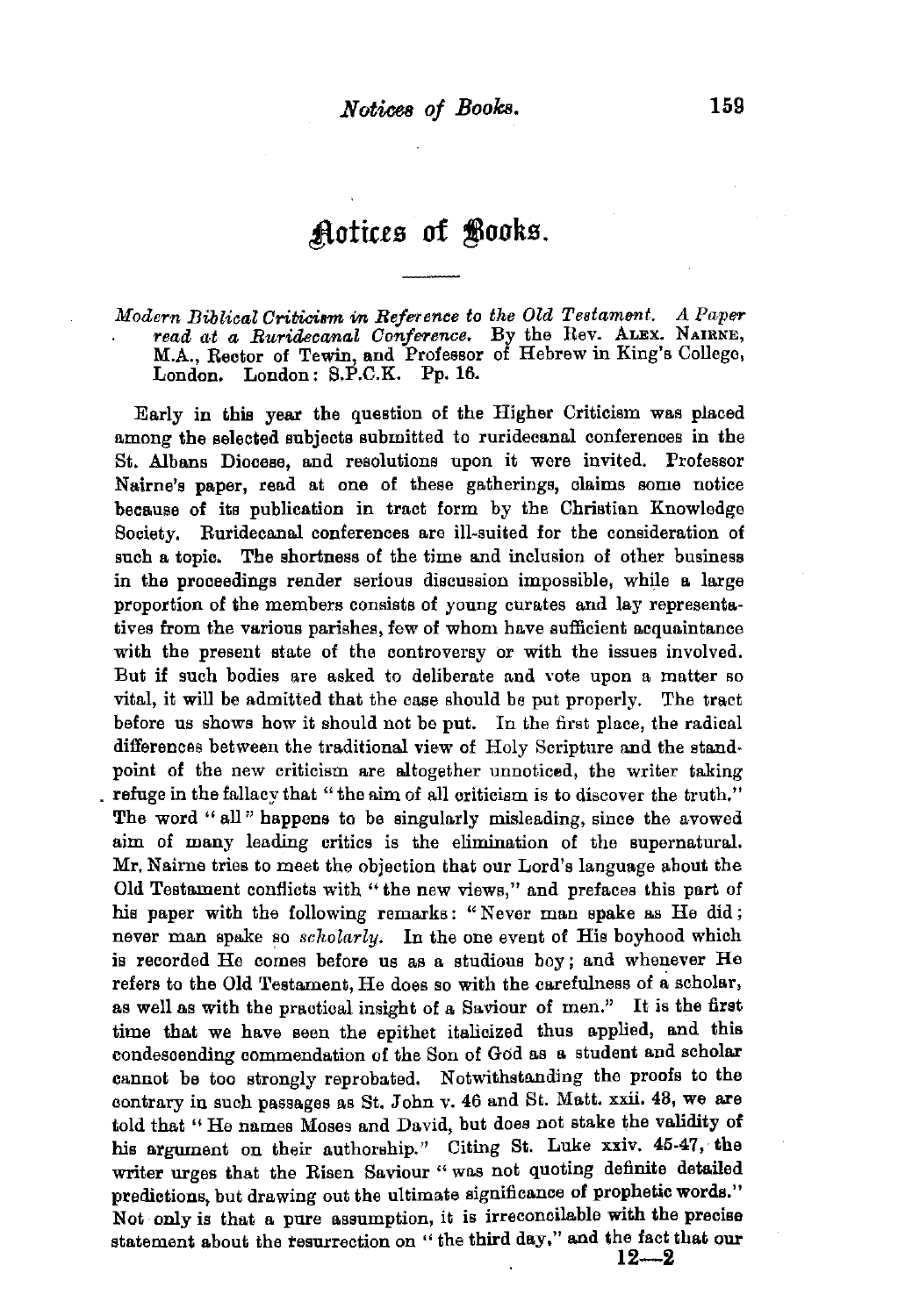Lord explained to the disciples where His rising 'on the third day was "written " in the Old Testament Scriptures. To base the rejection of His testimony on the ground of a *kenosis* might have shocked some members of the conference, so its rejection is put on another ground-the plea that the Lord Jesus Christ "did not discuss critical questions.'' His teaching, therefore, was not at variance with that of the critics, and " criticism has placed the great ideas of the Old Testament " in a " clearer historical setting." *Spargere vooes in vulgum ambiguas* just describes this kind of language.

Mr. Nairne suggested to his hearers a plan of study, advising them to study one book of the Old Testament thoroughly. "Of course," he added, " a guide is needed ; and lately a most excellent guide has appeared in Dr. Driver's commentary on Genesis." Some of the discussions in that work might be "startling to those who have never given much thought to these matters"; but the commentator's reverence, honesty, and modesty "should save anyone from being pained by them." We can claim to have given a good deal of thought to these matters, and can speak of Dr. Driver's commentary from a. close acquaintance with its contents. A more one-sided book has, in our opinion, seldom appeared. Every possible objection against the authenticity of the history is made the most of, every difficulty is magnified, the witnesses on the other side are discredited, and elementary rules of evidence thrown to the winds. A very grave responsibility has been assumed by the Tract Committee of the Society under whose auspices this paper is published. It is surprising that they should thus endorse Mr. Nairne's panegyric on a work entirely destructive of belief in the Bible narrative, and lend their sanction to the statements in his address which we have noticed above. We trust that some explanation will be forthcoming, for their action in the present · instance is far from ccnducive to the interests of Christian knowledge.

*The Church of St.* Mary *the Virgin, Oxford, in its Relations to some Famous Events of English History.* By the Rev. HENRY L. THOMPson, M.A., Vicar of the parish, sometime Student and Censor of Christ Church. Westminster: A. Constable and Co. Pp. 196. Price 3s. 6d.

Many of our English parish churches have memorable histories of their own, but there are only two or three that can compare with St. Mary's in the continuity of its traditions and its connection with great intellectual and religious movements. Mr. Thompson, who acts the part of chronicler with genuine enthusiasm, has produced a fascinating book. We have animated narratives of the settlement of the Friars at Oxford and their dispute with the University, the Lollard troubles, and the trial and condemnation of Cranmer and his fellow-martyrs. The burial at St. Mary's of the ill-fated Amy Robsart gives Mr. Thompson an opportunity of endeavouring to vindicate Leicester. Some other episodes mentioned will be new to the majority of readers. A list of the vicars from Adam de Brome's time might well be appended in a future edition.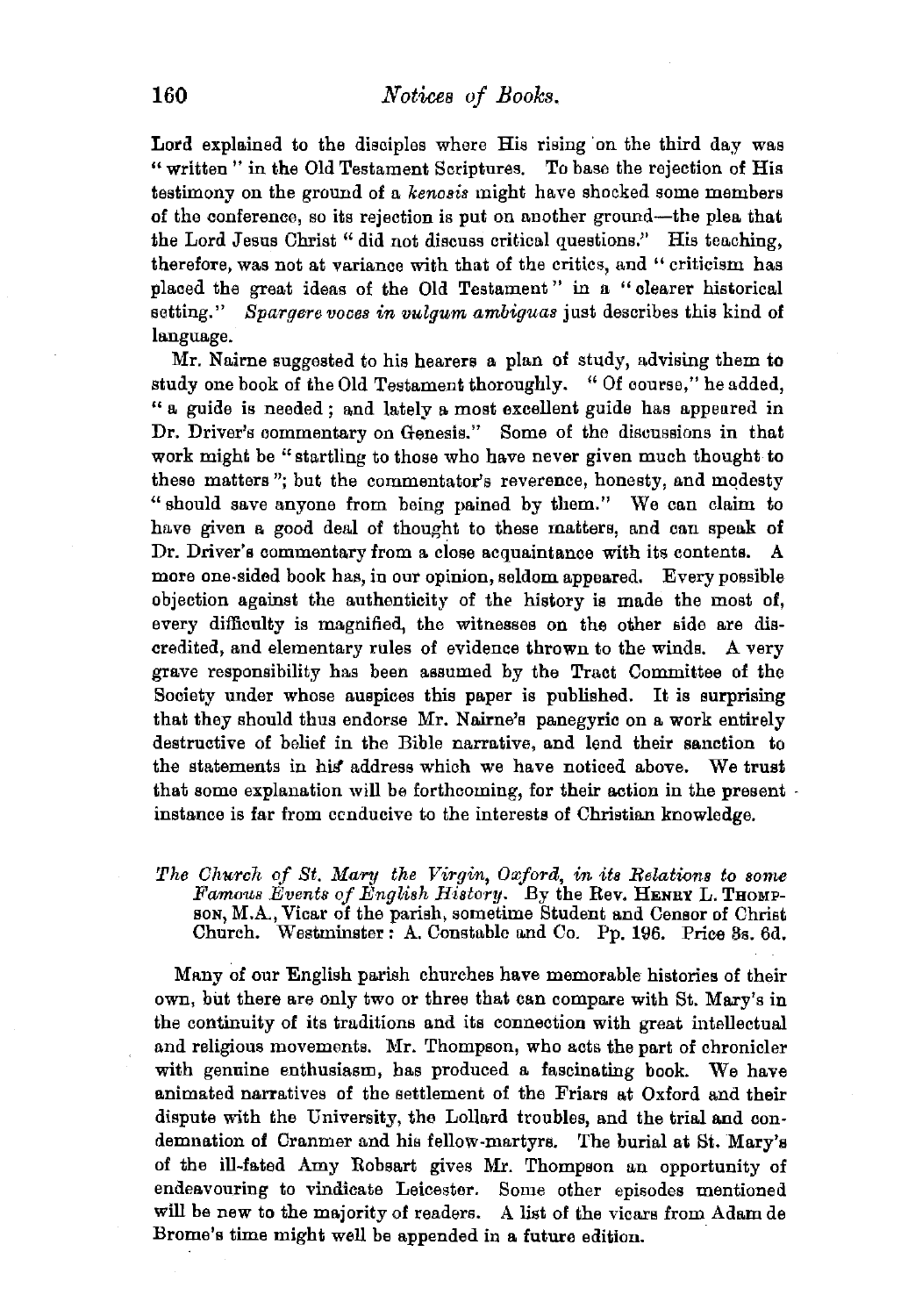# *Quintin Hogg : A Biography.* By ETHEL M. Hogg. With a Preface by the Duus of ABGYLL. Illustrated. London : Archibald Constable and Co. Pp. 419. Price 12s. 6d.

In his "Life and Labour in London," Mr. Charles Booth names the subject of this memoir as one of six men who have in the present generation profoundly influenced the social condition of the Metropolis. The development of a small ragged school, started under most unpromising circumstances, into the Polytechnic Institute, with its 17,000 members, was in itself a noble work for one man to achieve. But even this seems small compared with the extent of the personal influence brought to bear by the founder on.the boys and young men to whose welfare he devoted himself. Miss Hogg's biography of her father is all that a biography should be. It is not too long, is not crowded with superfluous details. and tells the story of a remarkable life in an unaffected way. Her father left Eton in. 1868, at the age of eighteen, going straight to a house of business in the City, and a deep impression was made upon his mind by the sight of the destitute youths who crossed his path in his walks about the streets. The story of his buying a suit of shoeblack's clothes and outfit, and spending his nights with boys he meant to rescue, may he known to our readers, for it has been often told. After some months he and the present Lord Kinnaird hired a room near Charing Cross, where a ragged school was opened ; and much other work was done in the way of visiting and open-air speaking, until Mr. Hogg found it necessary to confine himself to the care of his " boys." What strikes us most in this record of his career is the uniform consistency which characterized his purpose and methods. For almost forty years--up to the moment of his sudden removal in 1903-he spent his days in business, and nearly every one of his evenings in carrying out his philanthropic enterprise. He made a point of knowing all his young people, even when they numbered some thousands instead of a few dozens ; and amid his schemes for their intellectual improvement and recreation, their religious teaching was constantly kept in view. When a grant to the Polytechnic was mooted during the sittings of the Royal Commission on Parochial Charities, objections were raised on the score of the religious classes held there ; but Mr. Hogg refused to discuss the subject, saying that he would rather forego the grant than abandon an important branch of his work. Many of his letters published in this volume were addressed to members of the Institute, revealing him in the light of guide, philosopher, and friend to all who asked his advice. It was a fitting end to such a life that the call to rest came to him in the building which had long been the scene of his labours, and his last acts of charity were in pathetic harmony with his whole history. "As the Institute was closing," his daughter writes, "on the night of January 16, he stood at the top of the stairs, shaking hands with the members as they passed out, when one passed him very thinly clad. ' Where is your overcoat this cold night, sonny?' The boy answered that he didn't possess one ; so, laying a hand on his shoulder,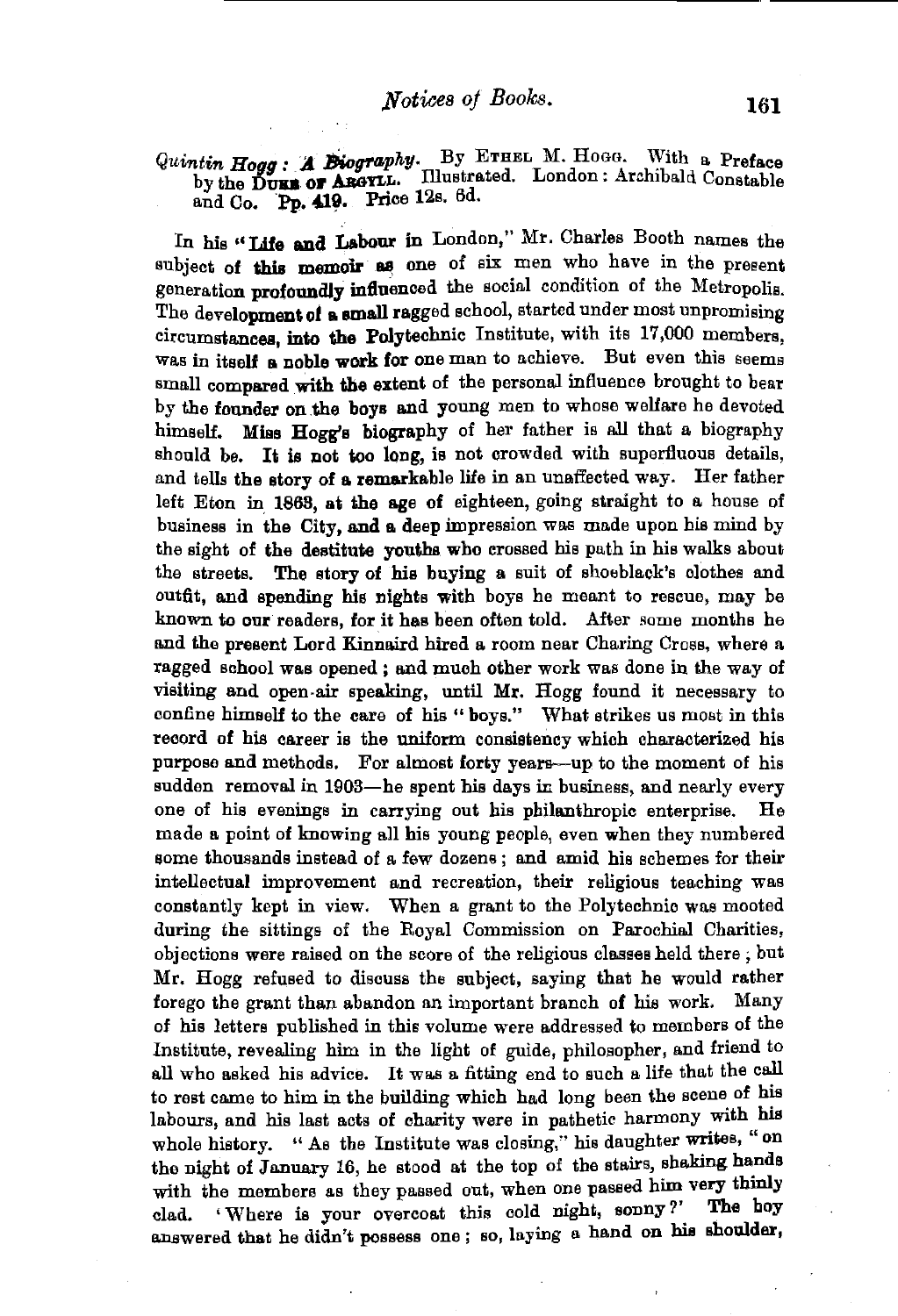' Q. H.' detained him, whilst one of the porters went out and obtained a. warm coat, into which he buttoned the boy before sending him home." The next morning he was found in his room lying dead, an unfinished letter to a former member on his table. There is little in the biography about politics or contemporary events, but few books could prove more interesting to those who feel the need of social reforms, and we could scarcely have a more graphic picture of the combination of Christianity and citizenship.

### *The Journal of Theological Studies, No. 21, October, 1904. London:* Macmillan and Co. Pp. 160. Price 3s. 6d.

The most interesting article in this number is one by Mr. A. A. Bevan on " The Beliefs of Early Mohammedans respecting a Future Existence." The writer thinks that the subject is little understood by Europeans, maintaining that Mohammed's teaching about the hereafter, far from supplying an easy explanation of his success, proved to have been a great stumbling-block to his contemporaries, and was not entirely accepted by his followers in subsequent times. Arabian poets of an earlier date were never weary of repeating that after death man has nothing further to hope or fear. Reasons are given for concluding that Mohammed's doctrine of a resurrection, apart from his elaboration of it, was mainly derived from Christian beliefs. On the intermediate state of the departed the Koran says little, and ideals wholly foreign to the Koran have found their way into Mohammedan society, coming to be reckoned essential elements of orthodoxy. Some of the evidence collected from Arabic literature is remarkable. A reply to some criticisms in the April *Church Quwrterly* on the late Professor R. C. Moberly's books is contributed by his son, who aims at correcting what he considers to be wrong impressions of Dr. Moberly's opinions. Those who have read "Atonement and Personality," or "Ministerial Priesthood," may like to know of the paper. The short studies are a trifle dry this time, with the exception of Mr. J. R. Madan's examination of the meaning of *aouria* in Acts xxvii. 21. He comes to the conclusion that it was a medical term used· by St. Luke, signifying "loss of appetite from illness." For such a use of the word an example may be found in the Egyptian papyri (Kenyon's edition, No.144), where it occurs in a first-century letter. The cause of the illness is ascribed by Mr. Madan not only to distress and anxiety, but to the excessively trying motion of the ship. A contribution on "The Inspiration of the Liturgy," though written from the Roman Catholic point of view, contains some wholesome remarks about the influence of environment upon the Christian life.

### *Peterborough Sermom.* By the late BROOKE Foss WESTCOTT, D.D., D.C.L., Bishop of Durham, sometime Canon of Peterborough. London: Macmillan and Co. Pp. viii+391. Price 6s.

Admirers of Bishop Westcott will welcome the publication of another series of his sermons, thirty-three in number, delivered at Peterborough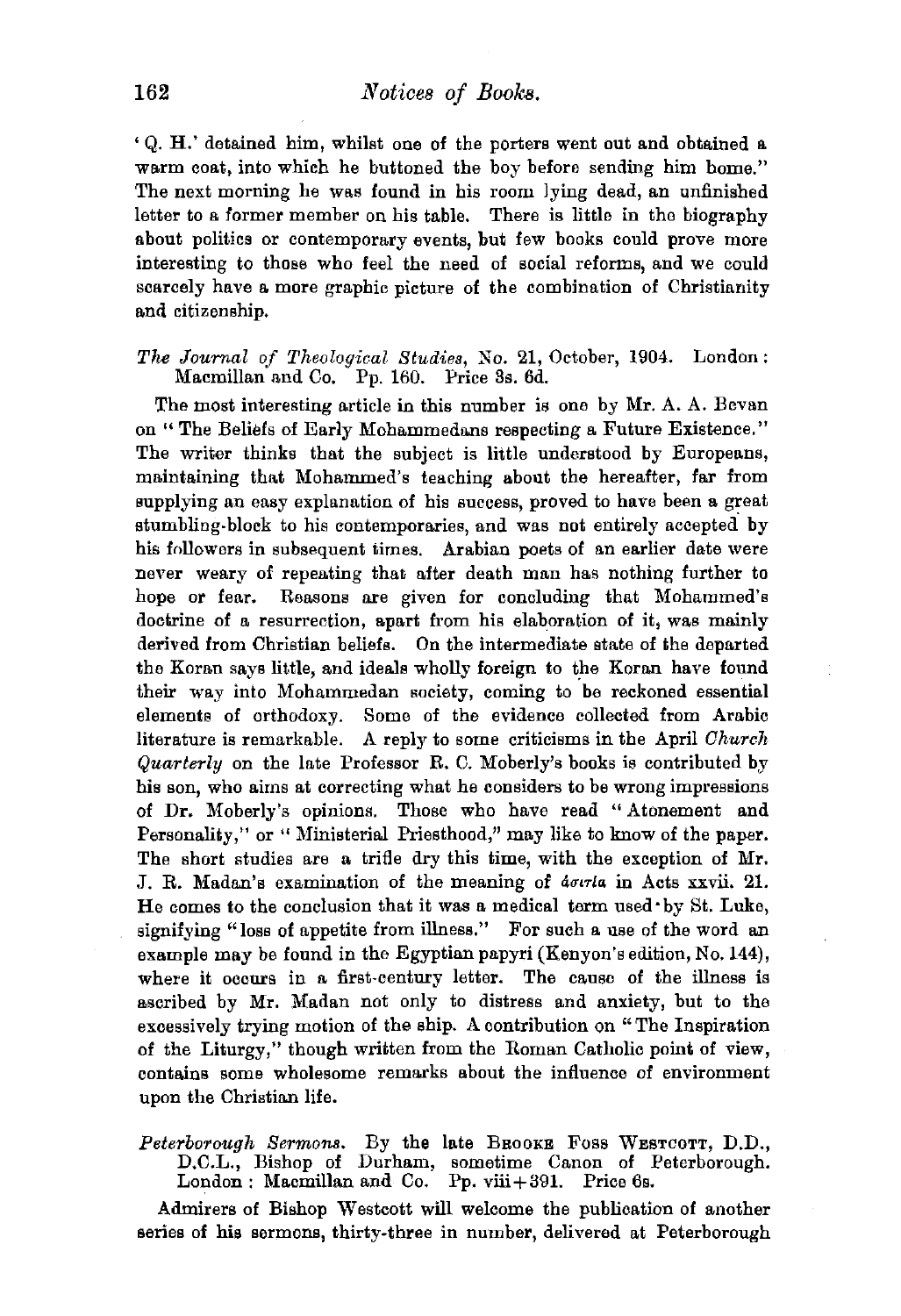*Notices of Books.* 163

between the years 1869 and 1883, when he held a canonry there. Over twenty of these discourses are expository lectures on St. John's Gospel, containing much matter subsequently embodied in the author's commentary. It is most instructive to mark his way of expressing the same thought or treating the same subject in the exposition and commentary respectively. We may mention as an example the sections in the introduction to the latter on St. John's style and his relation to the Synoptic Gospels, which are also considered at length in two of the Peterborough lectures, and in these (though paragraphs here and there are identical) the subjects are presented in a simpler and more rhetorical form. The same may be said of the addresses on our Lord's sayings to the disciples at the Last Supper, which should be compared with the Bishop's notes on St. John xiii.-xvi. The outbreak of the Franco-German War in 1870 gave Dr. Westcott more than one opportunity of expressing his sentiments on the " calamity" which had befallen " the brotherhood of nations." He protested earnestly against the view taken in some quarters that it was a judgment upon France, for "there may be martyred nations as well as martyred men," and deplored the continual craving on the part of the public for news. "In the straining after some new excitement," he observed, "we convert the most overwhelming tragedies of life into food for our passing curiosity. We are impatient for tidings which will enrol one more among the blood-stained names of history. We watch the movements of armies as if they were representing a drama for our amusement. We almost feel ourselves aggrieved if a day fails to add a startling incident to the progress of the action." A sermon at the beginning of 1873, occasioned by the death of Napoleon III., is probably the nearest approach to eloquence ever made by Dr. Westcott, who seems to have been intensely moved by that tragic end of fallen greatness. Several addresses on miscellaneous subjects make up the rest of the volume.

*Bible Work ana Warfare: A Practical Manual of Bible-Class Work.*  By the Rev. FRANK SWAINSON, Vicar of St. Barnabas, Holloway, formerly Curate of All Saints, Sheffield. London : Longmans, Green and Co. Pp.  $xx + 194$ . Price 2s.

We heartily recommend these stirring chapters, in which Mr. Swainson relates his experiences amonget the artisans of Sheffield, where he was instrumental in forming two large Bible-classes, one for working men and<br>the other for women. He went to Sheffield after having worked for He went to Sheffield after having worked for five or six years under the Church Missionary Society as a missionary to the Indians in North-West Canada, and was not long in discovering that a large percentage of his new parishioners were nearly as much strangers to Christianity as his former charges. There was "a strong prejudice against the Church, any amount of indifference, while portions of the neighbourhood were honeycombed with spiritism, commonly known as spiritualism." Mr. Swainson's book is eminently practical, recording conversations with men who attended his meetings, and their freelyexpressed ideas on religious questions, along with notes for addresses